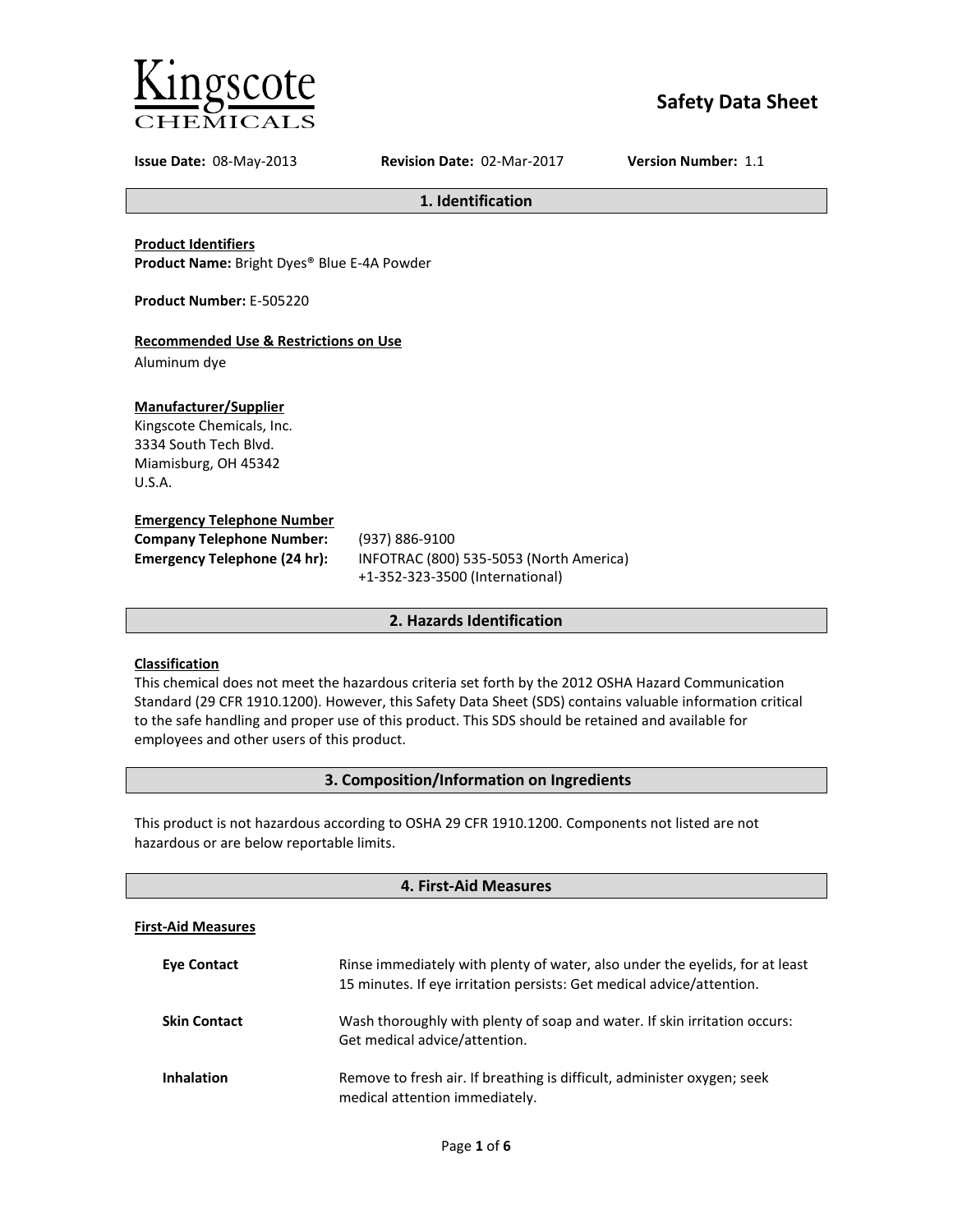| Ingestion | Rinse mouth. DO NOT induce vomiting. Drink plenty of water. Never give     |
|-----------|----------------------------------------------------------------------------|
|           | anything by mouth to an unconscious person. Get medical attention if large |
|           | quantities were ingested or if nausea occurs.                              |

### **Most Important Symptoms and Effects**

**Symptoms** Will cause staining of the skin on contact. May cause eye irritation. Inhalation of dust may cause respiratory irritation. Ingestion may cause urine to be a blue color until the dye has been washed through the system.

#### **Indication of Any Immediate Medical Attention and Special Treatment Needed**

**Notes to Physician** Treat symptomatically.

## **5. Fire-Fighting Measures**

## **Suitable Extinguishing Media**

Water spray (fog). Carbon dioxide (CO2). Dry chemical. Regular foam.

## **Unsuitable Extinguishing Media**

Not determined

#### **Specific Hazards Arising from the Chemical**

Remote possibility of dust explosion. Burning may produce oxides of carbon and nitrogen (NOx).

#### **Protective Equipment and Precautions for Firefighters**

Wear self-contained breathing apparatus pressure-demand, MSHA/NIOSH (approved or equivalent) and full protective gear.

## **6. Accidental Release Measures**

#### **Personal Precautions, Protective Equipment and Emergency Procedures**

| <b>Personal Precautions</b>      | Use personal protective equipment as recommended in Section 8.                                                    |
|----------------------------------|-------------------------------------------------------------------------------------------------------------------|
| <b>Environmental Precautions</b> | Prevent from entering into soil, ditches, sewers, waterways and/or<br>groundwater. See Section 12 and Section 13. |

#### **Methods and Material for Containment and Cleaning Up**

| <b>Methods for Containment</b> | Prevent further leakage or spillage if safe to do so.                                 |
|--------------------------------|---------------------------------------------------------------------------------------|
| <b>Methods for Cleaning Up</b> | Sweep up and collect into suitable containers for disposal. Flush area<br>with water. |

## **7. Handling and Storage**

#### **Precautions for Safe Handling**

| <b>Advice on Safe Handling</b> | Handle in accordance with good industrial hygiene and safety practices. |
|--------------------------------|-------------------------------------------------------------------------|
|                                | Use personal protection recommended in Section 8. Avoid contact with    |
|                                | skin, eyes, or clothing. Avoid breathing dusts. Contaminated clothing   |
|                                | should be thoroughly cleaned before reusing                             |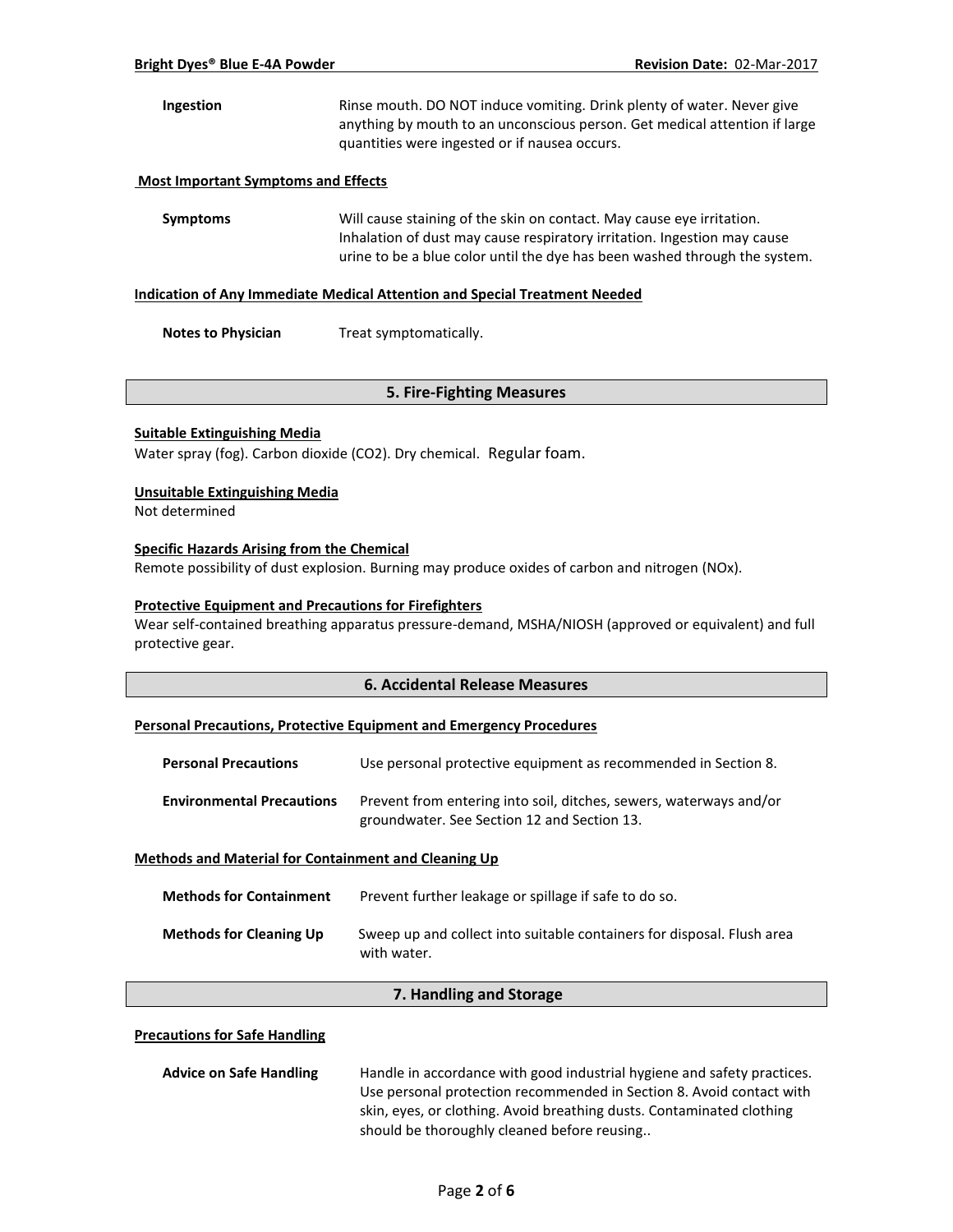## **Conditions for Safe Storage, Including Incompatibilities**

| <b>Storage Conditions</b>     | Keep container tightly closed and store in a cool, dry, and well-<br>ventilated area. Store away from heat, sparks, open flame or any other<br>ignition source. |
|-------------------------------|-----------------------------------------------------------------------------------------------------------------------------------------------------------------|
| <b>Incompatible Materials</b> | None known based on information supplied.                                                                                                                       |

## **8. Exposure Controls / Personal Protection**

#### **Exposure Guidelines**

This product, as supplied, does not contain any hazardous materials with occupational exposure limits established by the region specific regulatory bodies.

#### **Engineering Controls**

Ensure adequate ventilation, especially in confined areas. Eyewash stations. Showers.

#### **Individual Protection Measures, Such as Personal Protective Equipment:**

| <b>Eve/Face Protection</b>        | Avoid contact with eyes.                                                |
|-----------------------------------|-------------------------------------------------------------------------|
| <b>Skin &amp; Body Protection</b> | Rubber gloves. Suitable protective clothing.                            |
| <b>Respiratory Protection</b>     | Use NIOSH-approved dust mask if dusty conditions exist.                 |
| <b>Hygiene Measures</b>           | Handle in accordance with good industrial hygiene and safety practices. |

## **9. Physical and Chemical Properties**

### **Information on Basic Physical and Chemical Properties**

| <b>Physical State</b>            | Solid                     | Odor                  | None apparent  |
|----------------------------------|---------------------------|-----------------------|----------------|
| Appearance                       | Blue powder               | <b>Odor Threshold</b> | Not determined |
| Color                            | Blue                      |                       |                |
| <b>Property</b>                  | <b>Values</b>             |                       |                |
| pH                               | $6.5 - 7.0$ (1% solution) |                       |                |
| <b>Melting/Freezing Point</b>    | Not applicable            |                       |                |
| <b>Boiling Point/Range</b>       | Not applicable            |                       |                |
| <b>Flash Point</b>               | Not applicable            |                       |                |
| <b>Evaporation Rate</b>          | Not applicable            |                       |                |
| Flammability (solid, gas)        | Non-flammable             |                       |                |
| <b>Upper Flammability Limits</b> | Not applicable            |                       |                |
| <b>Lower Flammability Limits</b> | Not applicable            |                       |                |
| <b>Vapor Pressure</b>            | Not applicable            |                       |                |
| <b>Vapor Density</b>             | Not applicable            |                       |                |
| <b>Relative Density</b>          | Not applicable            |                       |                |
| <b>Specific Gravity</b>          | Not applicable            |                       |                |
| <b>Solubility</b>                | Soluble in water          |                       |                |
| <b>Partition Coefficient</b>     | Not determined            |                       |                |
| <b>Auto-ignition Temperature</b> | Not determined            |                       |                |
| <b>Decomposition Temperature</b> | Not determined            |                       |                |
| <b>Viscosity</b>                 | Not determined            |                       |                |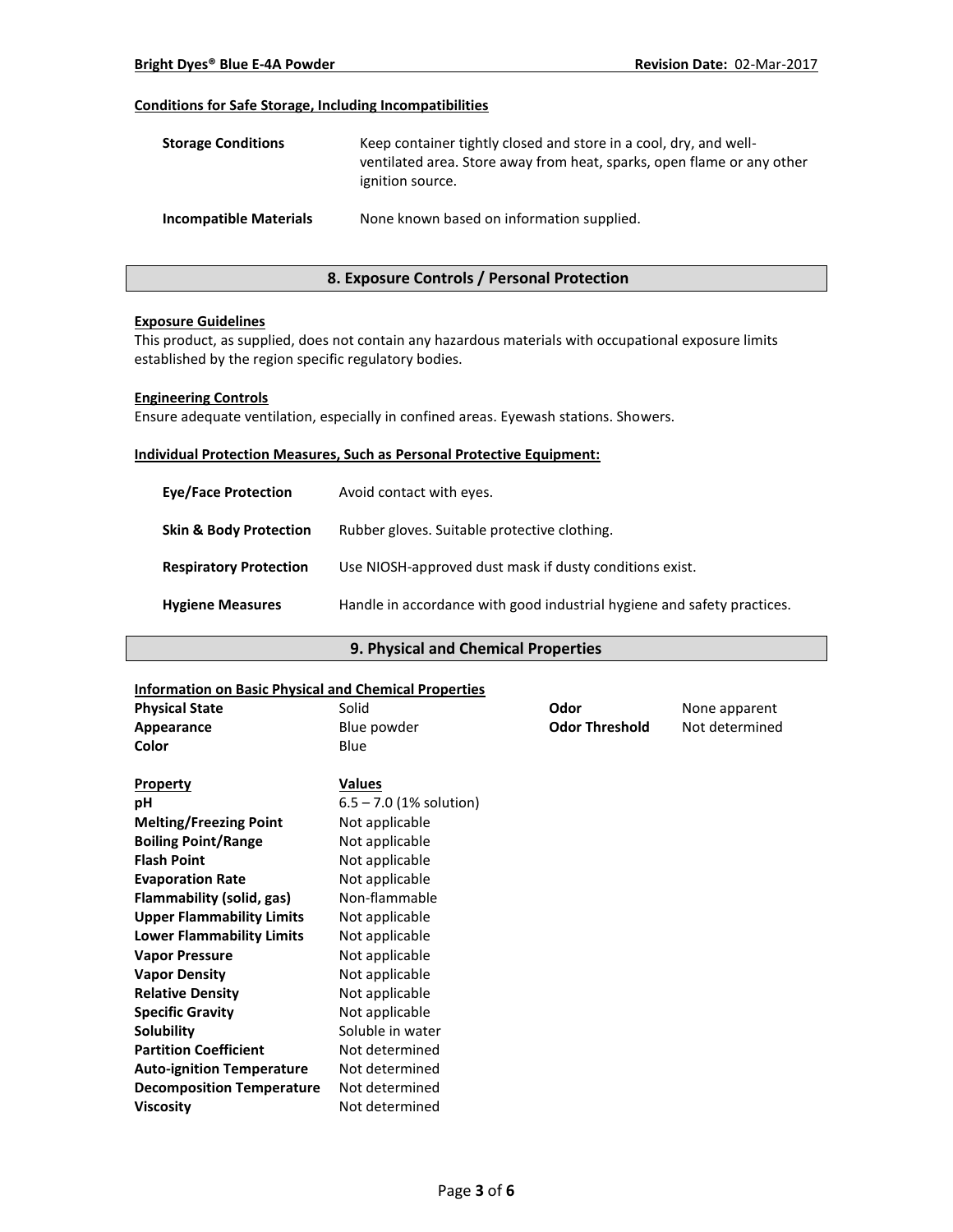## **10. Stability and Reactivity**

## **Reactivity**

Not reactive under normal conditions.

## **Chemical Stability**

Stable under recommended storage conditions.

#### **Possibility of Hazardous Reactions**

None under normal processing.

#### **Conditions to Avoid**

Keep out of reach of children.

#### **Incompatible Materials**

None known based on information supplied.

#### **Hazardous Decomposition Products**

Oxides of carbon and nitrogen (NOx).

## **11: Toxicological Information**

#### **Information on Likely Routes of Exposure**

| <b>Inhalation</b>   | Avoid inhalation of dust.            |
|---------------------|--------------------------------------|
| Ingestion           | Do not ingest.                       |
| <b>Skin Contact</b> | May cause an allergic skin reaction. |
| <b>Eye Contact</b>  | Avoid contact with eyes.             |

## **Delayed, Immediate, and Chronic Effects from Short- and Long-Term Exposure**

May cause an allergic skin reaction.

## **Numerical Measures of Toxicity**

Not determined

## **Symptoms Associated with Exposure**

See Section 4 of this SDS for symptoms.

## **Carcinogenicity**

| <b>NTP</b>  | None |
|-------------|------|
| <b>IARC</b> | None |
| <b>OSHA</b> | None |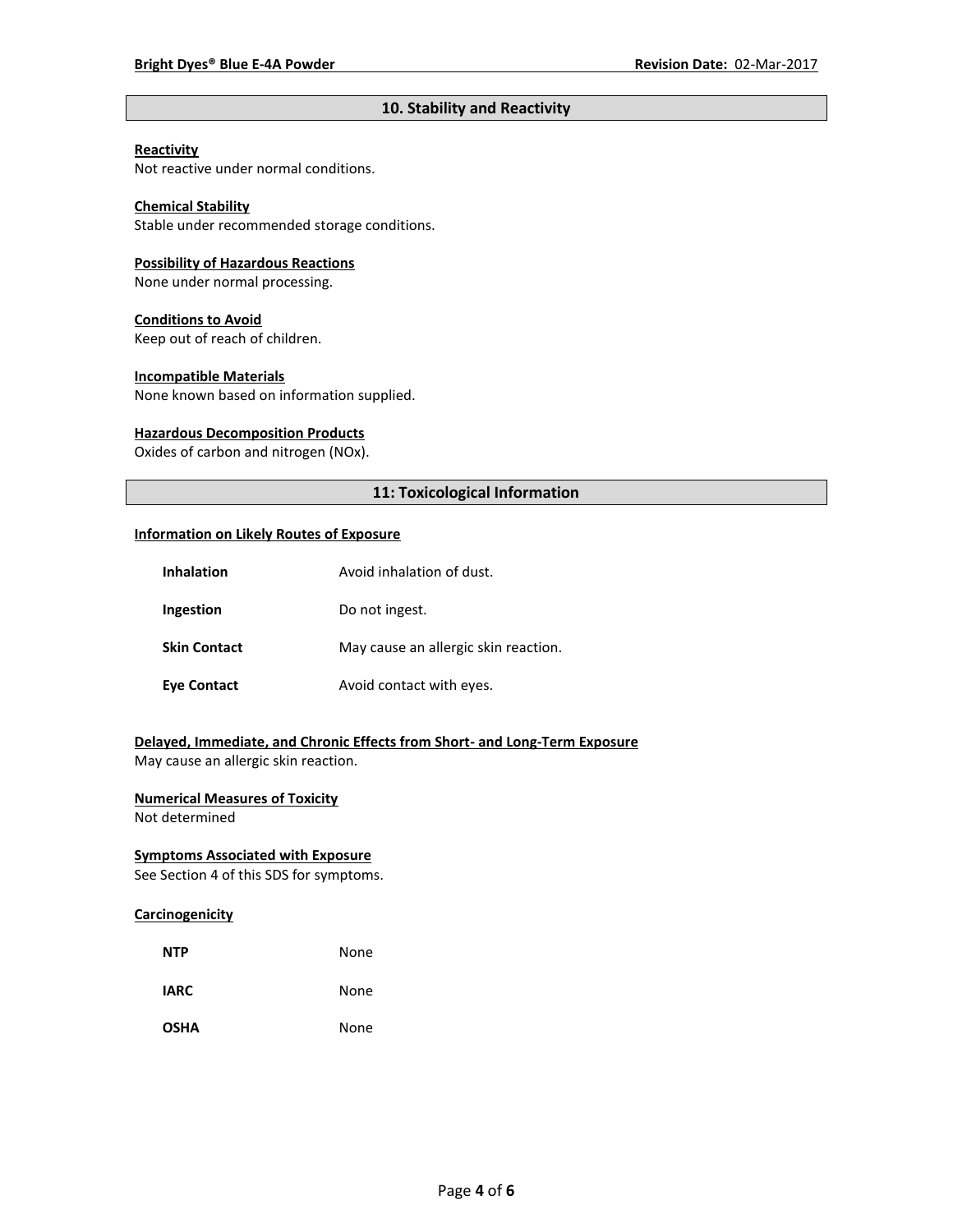### **12. Ecological Information**

#### **Ecotoxicity**

This product is not classified as environmentally hazardous. However, this does not exclude the possibility that large or frequent spills can have a harmful or damaging effect on the environment.

#### **Component Information**

Not available

# **Persistence/Degradability**

Not determined

#### **Bioaccumulation**

Not determined

#### **Mobility**

Not determined

#### **Other Adverse Effects**

Not determined

## **13. Disposal Considerations**

#### **Waste Disposal Methods**

Dispose of in accordance with federal, state, and local regulations.

#### **Contaminated Packaging**

Do not re-use empty containers.Dispose of containers in accordance with federal, state, and local regulations.

#### **14. Transport Information**

#### **Note**

See current shipping paper for most up-to-date shipping information, including exemptions and special circumstances.

| DOT         | Not regulated |
|-------------|---------------|
| IATA        | Not regulated |
| <b>OMDG</b> | Not regulated |

#### **15: Regulatory Information**

#### **International Inventories**

Not determined

#### **U.S. Federal Regulations**

**CERCLA** This material, as supplied, does not contain any substances regulated as hazardous substances under the Comprehensive Environmental Response Compensation and Liability Act (CERCLA) (40 CFR 302) or the Superfund Amendments and Reauthorization Act (SARA) (40 CFR 355).